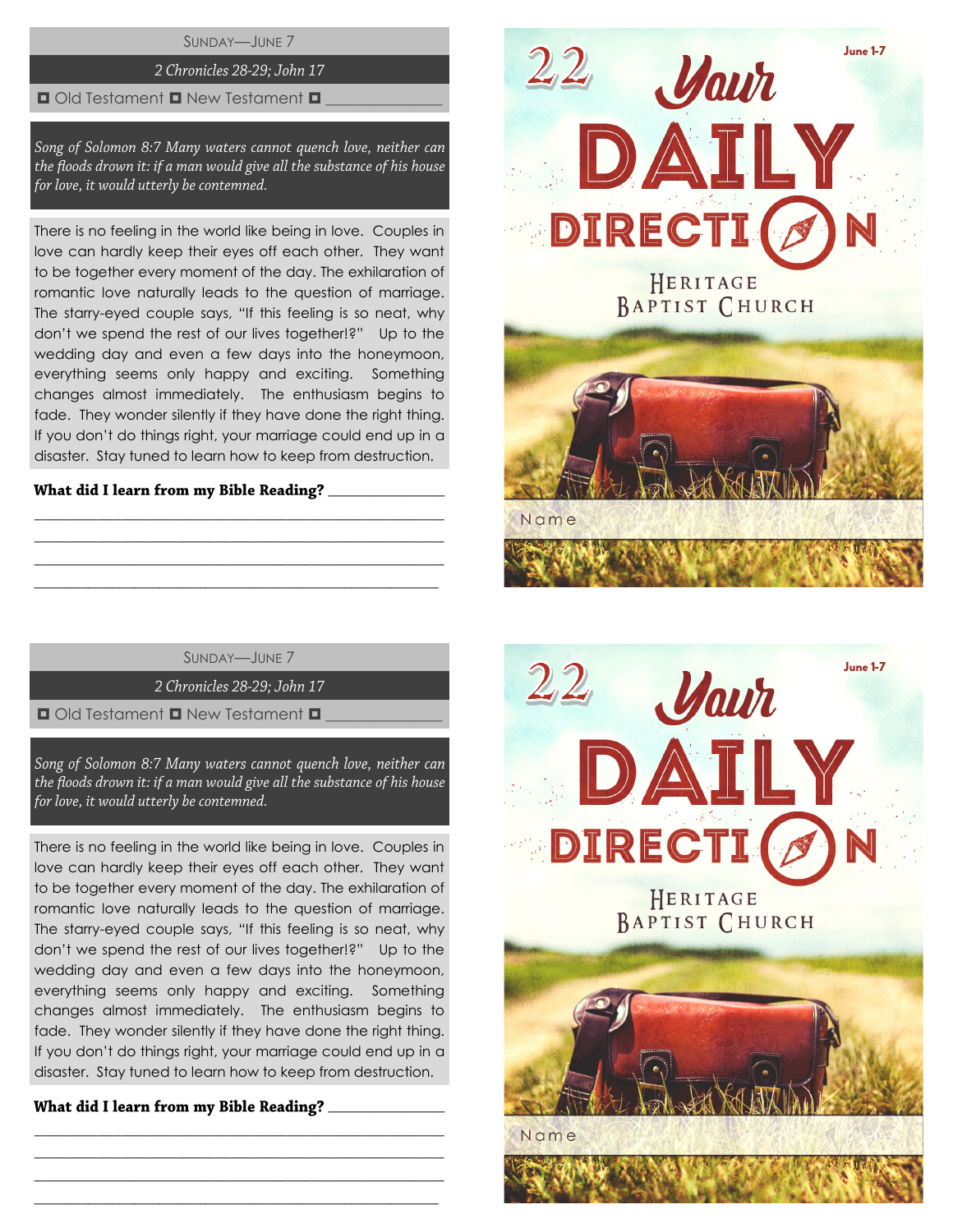# MONDAY—JUNE 1

# 2 Chronicles 15-16; John 12:27-50

### $\Box$  Old Testament  $\Box$  New Testament  $\Box$

Matthew 18:6 But whoso shall offend one of these little ones which believe in me, it were better for him that a millstone were hanged about his neck, and that he were drowned in the depth of the sea.

I remember being picked on in school for various things. It always hurt deeply. Thank God I became aware of the unconditional love of God. By His grace, the unkind things that people did hurt, but didn't kill me in a permanent way. It actually helped me to be more sensitive to those who are abused verbally. I know how it feels and see how unChristlike it is to mistreat people in this way. When a person has some handicap beyond their control, you have no business making them feel worse about it than they do already. I can assure you that if a person has a big nose, they don't need you to remind them. We all look in the mirror each day and wish things were different. Let's be kind to each other.

### What did I learn from my Bible Reading?\_\_

SATURDAY—JUNE 6

2 Chronicles 25-27; John 16

 $\Box$  Old Testament  $\Box$  New Testament  $\Box$ 

Song 7:6 How fair and how pleasant art thou, O love, for delights!

Song  $7:10$   $\P$  I am my beloved's, and his desire is toward me.

This subject of romantic love may not be interesting to you now. You might even think that it is rather silly. However, unless you are a very unusual person, you are likely to become extremely attracted to members of the opposite gender in the years immediately ahead. And as you get older, the possibility of marriage will present itself. Girls usually start thinking about marriage several years before boys do, but sooner or later young men begin to have the same idea. This leads to some fascinating events. Most people in there early twenties (or before) begin searching for the perfect human with who to spend the rest of their lives. In the pages ahead, we will continue this discussion...

#### What did I learn from my Bible Reading? \_\_\_\_

MONDAY—JUNE 1

\_\_\_\_\_\_\_\_\_\_\_\_\_\_\_\_\_\_\_\_\_\_\_\_\_\_\_\_\_\_\_\_\_\_\_\_\_\_\_\_\_\_\_\_\_\_\_\_\_\_\_\_ \_\_\_\_\_\_\_\_\_\_\_\_\_\_\_\_\_\_\_\_\_\_\_\_\_\_\_\_\_\_\_\_\_\_\_\_\_\_\_\_\_\_\_\_\_\_\_\_\_\_\_\_ \_\_\_\_\_\_\_\_\_\_\_\_\_\_\_\_\_\_\_\_\_\_\_\_\_\_\_\_\_\_\_\_\_\_\_\_\_\_\_\_\_\_\_\_\_\_\_\_\_\_\_\_ \_\_\_\_\_\_\_\_\_\_\_\_\_\_\_\_\_\_\_\_\_\_\_\_\_\_\_\_\_\_\_\_\_\_\_\_\_\_\_\_\_\_\_\_\_\_\_\_\_\_\_\_

2 Chronicles 15-16; John 12:27-50

 $\Box$  Old Testament  $\Box$  New Testament  $\Box$ 

Matthew 18:6 But whoso shall offend one of these little ones which believe in me, it were better for him that a millstone were hanged about his neck, and that he were drowned in the depth of the sea.

I remember being picked on in school for various things. It always hurt deeply. Thank God I became aware of the unconditional love of God. By His grace, the unkind things that people did hurt, but didn't kill me in a permanent way. It actually helped me to be more sensitive to those who are abused verbally. I know how it feels and see how unChristlike it is to mistreat people in this way. When a person has some handicap beyond their control, you have no business making them feel worse about it than they do already. I can assure you that if a person has a big nose, they don't need you to remind them. We all look in the mirror each day and wish things were different. Let's be kind to each other.

\_\_\_\_\_\_\_\_\_\_\_\_\_\_\_\_\_\_\_\_\_\_\_\_\_\_\_\_\_\_\_\_\_\_\_\_\_\_\_\_\_\_\_\_\_\_\_\_\_\_\_\_ \_\_\_\_\_\_\_\_\_\_\_\_\_\_\_\_\_\_\_\_\_\_\_\_\_\_\_\_\_\_\_\_\_\_\_\_\_\_\_\_\_\_\_\_\_\_\_\_\_\_\_\_ \_\_\_\_\_\_\_\_\_\_\_\_\_\_\_\_\_\_\_\_\_\_\_\_\_\_\_\_\_\_\_\_\_\_\_\_\_\_\_\_\_\_\_\_\_\_\_\_\_\_\_\_ \_\_\_\_\_\_\_\_\_\_\_\_\_\_\_\_\_\_\_\_\_\_\_\_\_\_\_\_\_\_\_\_\_\_\_\_\_\_\_\_\_\_\_\_\_\_\_\_\_\_\_\_

What did I learn from my Bible Reading?\_\_\_\_

SATURDAY—JUNE 6

\_\_\_\_\_\_\_\_\_\_\_\_\_\_\_\_\_\_\_\_\_\_\_\_\_\_\_\_\_\_\_\_\_\_\_\_\_\_\_\_\_\_\_\_\_\_\_\_\_\_\_\_ \_\_\_\_\_\_\_\_\_\_\_\_\_\_\_\_\_\_\_\_\_\_\_\_\_\_\_\_\_\_\_\_\_\_\_\_\_\_\_\_\_\_\_\_\_\_\_\_\_\_\_\_ \_\_\_\_\_\_\_\_\_\_\_\_\_\_\_\_\_\_\_\_\_\_\_\_\_\_\_\_\_\_\_\_\_\_\_\_\_\_\_\_\_\_\_\_\_\_\_\_\_\_\_\_ \_\_\_\_\_\_\_\_\_\_\_\_\_\_\_\_\_\_\_\_\_\_\_\_\_\_\_\_\_\_\_\_\_\_\_\_\_\_\_\_\_\_\_\_\_\_\_\_\_\_\_\_

2 Chronicles 25-27; John 16

 $\Box$  Old Testament  $\Box$  New Testament  $\Box$ 

Song 7:6 How fair and how pleasant art thou, O love, for delights!

Song 7:10 ¶ I am my beloved's, and his desire is toward me.

This subject of romantic love may not be interesting to you now. You might even think that it is rather silly. However, unless you are a very unusual person, you are likely to become extremely attracted to members of the opposite gender in the years immediately ahead. And as you get older, the possibility of marriage will present itself. Girls usually start thinking about marriage several years before boys do, but sooner or later young men begin to have the same idea. This leads to some fascinating events. Most people in there early twenties (or before) begin searching for the perfect human with who to spend the rest of their lives. In the pages ahead, we will continue this discussion...

\_\_\_\_\_\_\_\_\_\_\_\_\_\_\_\_\_\_\_\_\_\_\_\_\_\_\_\_\_\_\_\_\_\_\_\_\_\_\_\_\_\_\_\_\_\_\_\_\_\_\_\_ \_\_\_\_\_\_\_\_\_\_\_\_\_\_\_\_\_\_\_\_\_\_\_\_\_\_\_\_\_\_\_\_\_\_\_\_\_\_\_\_\_\_\_\_\_\_\_\_\_\_\_\_ \_\_\_\_\_\_\_\_\_\_\_\_\_\_\_\_\_\_\_\_\_\_\_\_\_\_\_\_\_\_\_\_\_\_\_\_\_\_\_\_\_\_\_\_\_\_\_\_\_\_\_\_ \_\_\_\_\_\_\_\_\_\_\_\_\_\_\_\_\_\_\_\_\_\_\_\_\_\_\_\_\_\_\_\_\_\_\_\_\_\_\_\_\_\_\_\_\_\_\_\_\_\_\_\_

# What did I learn from my Bible Reading? \_\_\_\_\_\_\_\_\_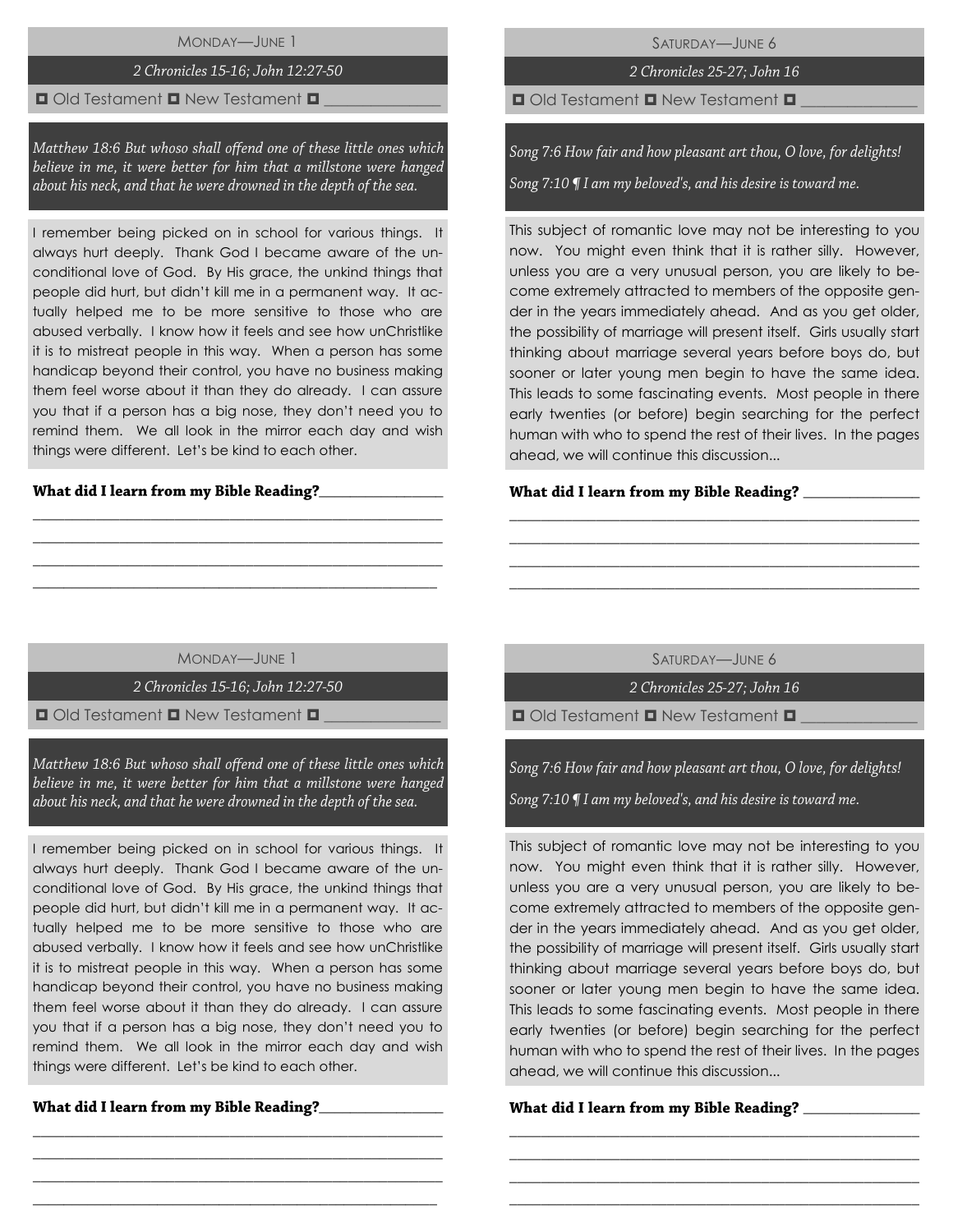FRIDAY—JUNE 5

### 2 Chronicles 23-24; John 15

### $\Box$  Old Testament  $\Box$  New Testament  $\Box$

Song of Solomon 4:10 How fair is thy love, my sister, my spouse! how much better is thy love than wine! and the smell of thine ointments than all spices!

Today it is very common to hear someone talking about "falling in love" with another person. But have you ever stopped to ask yourself what these words actually mean? What changes take place in the minds of men and women who have fallen in love? How can they know when that love is genuine? Can they be fooled, thinking they are "in love" when they are not? What is necessary to keep love alive? Most young people are clueless when it comes to the true meaning of love. Because if this misunderstanding, many marriages end in divorce, and many married couples struggle to develop meaningful relationships. It is important to understand what it means to love from God's view.

#### What did I learn from my Bible Reading? \_\_\_\_

TUESDAY—JUNE 2

# 2 Chronicles 17-18; John 13:1-20

 $\Box$  Old Testament  $\Box$  New Testament  $\Box$ 

James 2:8 If ye fulfil the royal law according to the scripture, Thou shalt love thy neighbour as thyself, ye do well:

We need to understand that our friends do weird things sometimes to cover up something about which they feel insecure. If we really love others as much as we love ourselves, we will give as much time and attention to helping them avoid pain and ridicule as we do ourselves. We will think about their needs as much as we think of our own. We will befriend the person who is a little different. We will look out for someone who is new to the surroundings. The Bible teaches us that when we help that kind of person, it is as though you are doing it for Jesus Himself! (Mt. 25:40) More than any other concept, this is the meaning of Christianity!

#### What did I learn from my Bible Reading?\_\_\_\_

FRIDAY—JUNE 5

\_\_\_\_\_\_\_\_\_\_\_\_\_\_\_\_\_\_\_\_\_\_\_\_\_\_\_\_\_\_\_\_\_\_\_\_\_\_\_\_\_\_\_\_\_\_\_\_\_\_\_\_ \_\_\_\_\_\_\_\_\_\_\_\_\_\_\_\_\_\_\_\_\_\_\_\_\_\_\_\_\_\_\_\_\_\_\_\_\_\_\_\_\_\_\_\_\_\_\_\_\_\_\_\_ \_\_\_\_\_\_\_\_\_\_\_\_\_\_\_\_\_\_\_\_\_\_\_\_\_\_\_\_\_\_\_\_\_\_\_\_\_\_\_\_\_\_\_\_\_\_\_\_\_\_\_\_  $\_$  , and the set of the set of the set of the set of the set of the set of the set of the set of the set of the set of the set of the set of the set of the set of the set of the set of the set of the set of the set of th

2 Chronicles 23-24; John 15

 $\Box$  Old Testament  $\Box$  New Testament  $\Box$ 

Song of Solomon 4:10 How fair is thy love, my sister, my spouse! how much better is thy love than wine! and the smell of thine ointments than all spices!

Today it is very common to hear someone talking about "falling in love" with another person. But have you ever stopped to ask yourself what these words actually mean? What changes take place in the minds of men and women who have fallen in love? How can they know when that love is genuine? Can they be fooled, thinking they are "in love" when they are not? What is necessary to keep love alive? Most young people are clueless when it comes to the true meaning of love. Because if this misunderstanding, many marriages end in divorce, and many married couples struggle to develop meaningful relationships. It is important to understand what it means to love from God's view.

\_\_\_\_\_\_\_\_\_\_\_\_\_\_\_\_\_\_\_\_\_\_\_\_\_\_\_\_\_\_\_\_\_\_\_\_\_\_\_\_\_\_\_\_\_\_\_\_\_\_\_\_ \_\_\_\_\_\_\_\_\_\_\_\_\_\_\_\_\_\_\_\_\_\_\_\_\_\_\_\_\_\_\_\_\_\_\_\_\_\_\_\_\_\_\_\_\_\_\_\_\_\_\_\_ \_\_\_\_\_\_\_\_\_\_\_\_\_\_\_\_\_\_\_\_\_\_\_\_\_\_\_\_\_\_\_\_\_\_\_\_\_\_\_\_\_\_\_\_\_\_\_\_\_\_\_\_  $\_$  , and the set of the set of the set of the set of the set of the set of the set of the set of the set of the set of the set of the set of the set of the set of the set of the set of the set of the set of the set of th

\_\_\_\_\_\_\_\_\_\_\_\_\_\_\_

TUESDAY—JUNE 2

\_\_\_\_\_\_\_\_\_\_\_\_\_\_\_\_\_\_\_\_\_\_\_\_\_\_\_\_\_\_\_\_\_\_\_\_\_\_\_\_\_\_\_\_\_\_\_\_\_\_\_\_ \_\_\_\_\_\_\_\_\_\_\_\_\_\_\_\_\_\_\_\_\_\_\_\_\_\_\_\_\_\_\_\_\_\_\_\_\_\_\_\_\_\_\_\_\_\_\_\_\_\_\_\_ \_\_\_\_\_\_\_\_\_\_\_\_\_\_\_\_\_\_\_\_\_\_\_\_\_\_\_\_\_\_\_\_\_\_\_\_\_\_\_\_\_\_\_\_\_\_\_\_\_\_\_\_ \_\_\_\_\_\_\_\_\_\_\_\_\_\_\_\_\_\_\_\_\_\_\_\_\_\_\_\_\_\_\_\_\_\_\_\_\_\_\_\_\_\_\_\_\_\_\_\_\_\_\_\_

2 Chronicles 17-18; John 13:1-20

 $\Box$  Old Testament  $\Box$  New Testament  $\Box$ 

James 2:8 If ye fulfil the royal law according to the scripture, Thou shalt love thy neighbour as thyself, ye do well:

We need to understand that our friends do weird things sometimes to cover up something about which they feel insecure. If we really love others as much as we love ourselves, we will give as much time and attention to helping them avoid pain and ridicule as we do ourselves. We will think about their needs as much as we think of our own. We will befriend the person who is a little different. We will look out for someone who is new to the surroundings. The Bible teaches us that when we help that kind of person, it is as though you are doing it for Jesus Himself! (Mt. 25:40) More than any other concept, this is the meaning of Christianity!

\_\_\_\_\_\_\_\_\_\_\_\_\_\_\_\_\_\_\_\_\_\_\_\_\_\_\_\_\_\_\_\_\_\_\_\_\_\_\_\_\_\_\_\_\_\_\_\_\_\_\_\_ \_\_\_\_\_\_\_\_\_\_\_\_\_\_\_\_\_\_\_\_\_\_\_\_\_\_\_\_\_\_\_\_\_\_\_\_\_\_\_\_\_\_\_\_\_\_\_\_\_\_\_\_ \_\_\_\_\_\_\_\_\_\_\_\_\_\_\_\_\_\_\_\_\_\_\_\_\_\_\_\_\_\_\_\_\_\_\_\_\_\_\_\_\_\_\_\_\_\_\_\_\_\_\_\_ \_\_\_\_\_\_\_\_\_\_\_\_\_\_\_\_\_\_\_\_\_\_\_\_\_\_\_\_\_\_\_\_\_\_\_\_\_\_\_\_\_\_\_\_\_\_\_\_\_\_\_\_

What did I learn from my Bible Reading?\_\_\_\_\_\_\_\_\_